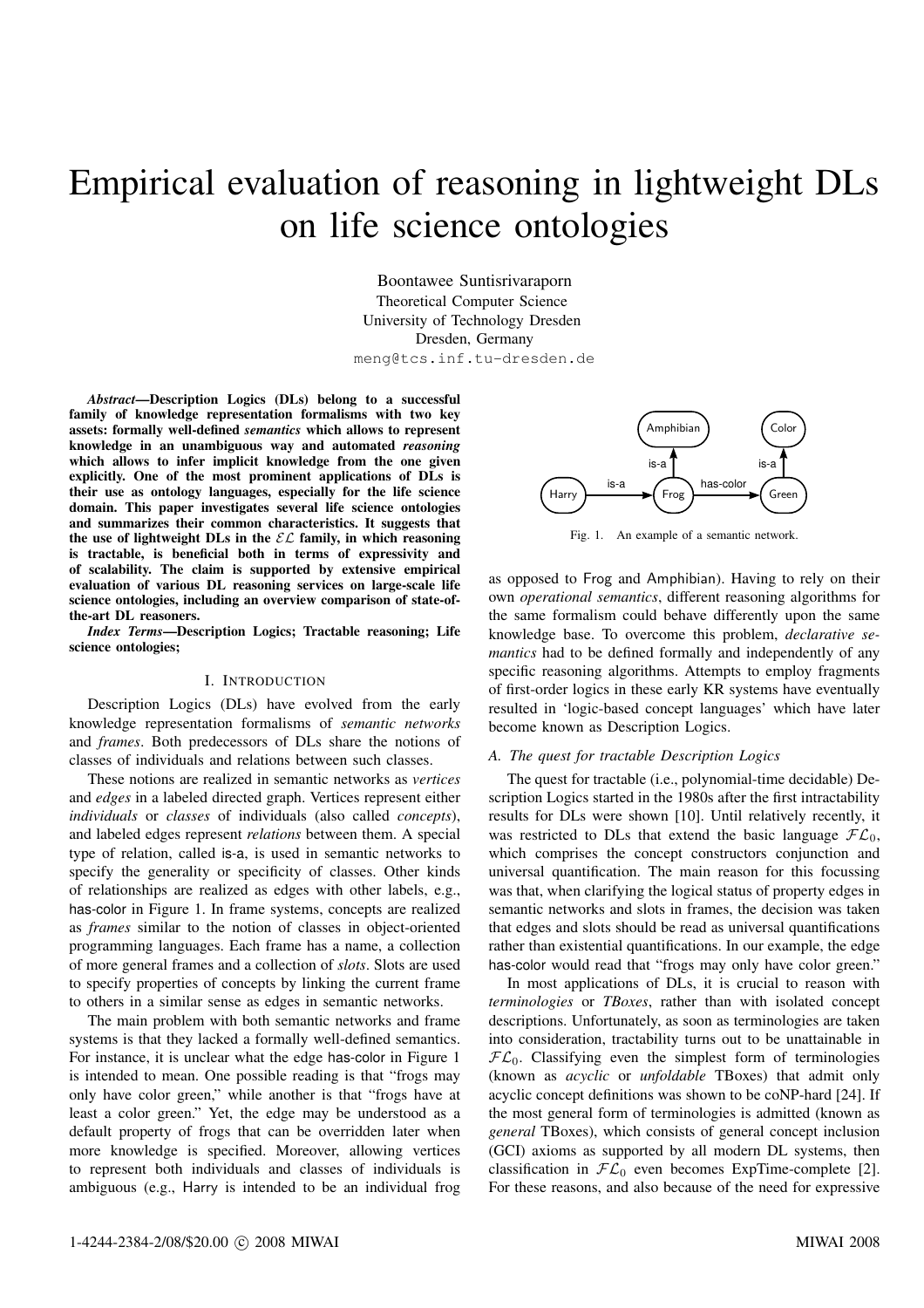DLs in applications, from the mid 1990s on, the DL community has mainly given up on the quest of finding tractable DLs. Instead, it investigated more and more expressive DLs, for which reasoning is worst-case intractable. The goal was then to find practical reasoning procedures, i.e., algorithms that are easy to implement and optimize, and which—though worstcase exponential or even worse—behave well in practice (see, e.g., [16]). This line of research has resulted in the availability of highly optimized DL systems for expressive Description Logics based on tableau algorithms [16], [14], and in successful applications—most notably is the recommendation by the W3C of the DL-based *Web Ontology Language* (better known as *OWL*) [17] as the ontology language for the Semantic Web.

At the beginning of the present decade, the choice of value restrictions as a *sine qua non* of DLs has been reconsidered. On the one hand, it was shown that the DL  $\mathcal{EL}$ , which allows for conjunction and existential restrictions, has better algorithmic properties than  $FL_0$ . Precisely, classification of both acyclic and cyclic  $\mathcal{EL}$  TBoxes is tractable [5], and this remains so even if general TBoxes with GCIs are admitted [11]. On the other hand, there are applications where value restrictions are not needed, and where the expressive power of  $\mathcal{EL}$  or its small extensions appear to be sufficient. In fact, the Systematized Nomenclature of Medicine, Clinical Terms, [29] employs  $\mathcal{EL}$ with an acyclic TBox extended with role inclusion axioms. Also, the Gene Ontology [1], the thesaurus of the US National Cancer Institute and the Foundational Model of Anatomy can be seen as acyclic  $\mathcal{EL}$  TBoxes. Finally, large parts of the GALEN Medical Knowledge Base [27] can also be expressed in  $\mathcal{EL}$  with GCIs, role hierarchy, and transitive roles.

# *B. DL systems*

Tableau-based algorithms for expressive DLs have been optimized and implemented in the DL reasoning systems FaCT [16] and Racer [14]. These implementations used several optimization techniques including the ones developed in [6], [16]. With the highly effective optimization techniques, these reasoning systems turned out to perform surprisingly well on TBoxes from practical applications. It has been observed that hard cases leading to the worst-case behaviors of the algorithms rarely occurred in practice (see, e.g, [16]). This observation encouraged research on pushing expressivity of DLs further and developing practical algorithms.

Current tableau-based DL systems, such as  $FaCT^{++}$ , RacerPro and Pellet, not only offer more expressive DLs (i.e., up to  $\text{SROTQ}$  [19] which is the logical underpinning of the new Web Ontology Language OWL 2) but also employ additional optimizations that have been tailored toward specific applications like biomedical ontologies (see, e.g., [18], [15]). Alternative DL systems include KAON2 [22], which implemented an algorithm based on resolution reasoning and disjunctive datalog; and HermiT [23], which implemented a novel calculus known as 'hypertableau.'

Distinguishingly, the CEL reasoner [4] supports the lightweight DL  $\mathcal{EL}^+$ , a useful, tractable extension of  $\mathcal{EL}$ . At first sight, one might think that a polynomial-time algorithm is always better suited for implementation than worstcase exponential-time algorithms such as the ones underlying those modern DL reasoners. However, due to the plethora of sophisticated optimization techniques that have been developed for tableau algorithms over the last decade, it is far from obvious whether a straightforward implementation of the polynomial-time algorithm can compete with highlyoptimized implementations of tableau algorithms. A case in point is our experience with implementing the polynomialtime classification algorithms for cyclic  $\mathcal{EL}$  TBoxes introduced in [5]: direct implementations of both the algorithm for subsumption w.r.t. descriptive semantics (based on a reduction to satisfiability of propositional Horn formulae) and the algorithm for subsumption w.r.t. greatest fixpoint semantics (based on computing the greatest simulation on a graph) did not lead to satisfactory results on the Gene Ontology [30].

CEL implemented a *refined* polynomial-time classification algorithm [7], where an obvious obstacle for efficient implementation of the algorithm given in [2] is removed namely, the uninformed, brute-force search for applicable completion rules. With almost no further optimizations, the first implementation has demonstrated high performance on specific applications of biomedical ontologies [7]. Not only have these empirical results of CEL encouraged the use of the tractable DL family of  $\mathcal{EL}$ , but they have also sparked interest in further research into new optimization techniques for expressive DLs. By taking into account the underlying logic of the input TBox, a tableau-based reasoner can wisely select the most optimal algorithm and/or enable specific optimizations to perform reasoning (see, e.g., [18], [15]).

Besides the standard reasoning of classification, CEL supports incremental classification, module extraction and axiom pinpointing. The reasoning techniques implemented in the CEL system are described in detail in the author's PhD thesis [32].

## *C. Formal ontologies*

In the context of knowledge representation and reasoning, *(formal) ontologies* are specifications of conceptualization. Hence, a terminology in the DL sense, e.g., a general TBox, can be seen as a formal ontology. Ontologies based on Description Logics can be used, for example, to formalize technical vocabularies and to perform semantic indexing and query answering in variety of applications, including the Semantic Web and life science.

In this paper, ontologies from life science are considered due to their shared characteristics that match the DL under consideration. The next section investigates a few biomedical ontologies and discusses their common characteristics and the challenge of reasoning with them.

## II. LIFE SCIENCE ONTOLOGIES

Given the vast knowledge of biology and medicine acquired even before the advent of computing systems, not to mention the complexity of this knowledge, it is not astonishing that researchers in these scientific branches have encountered the problem of representing their knowledge in a systematic way.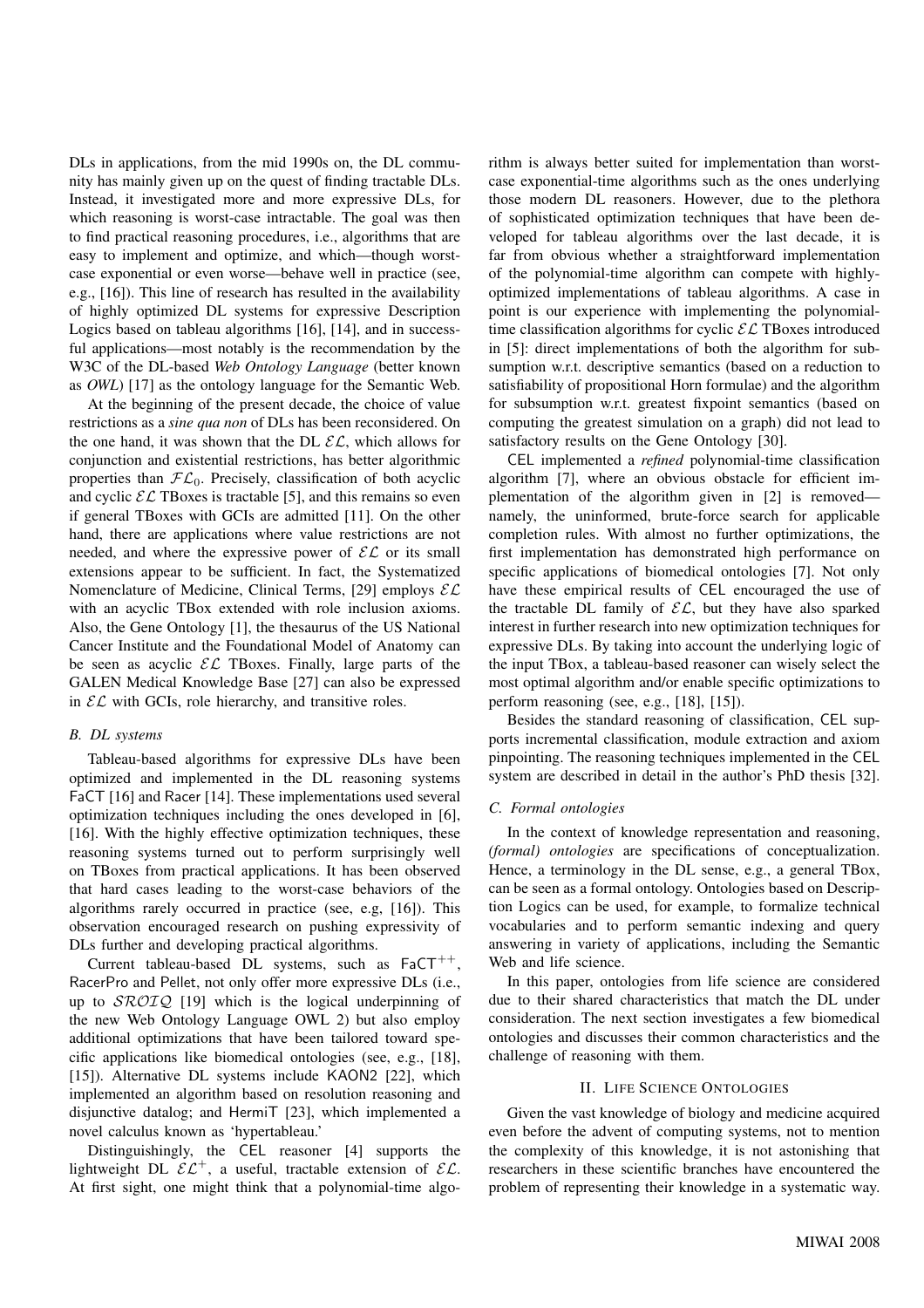Several efforts to systematize biomedical knowledge and standardize terms have eventually resulted in either classifications of diseases, controlled vocabularies, thesauri, terminologies or ontologies. By formalizing knowledge in an unequivocal way, the biomedical community can create a common understanding of the subject in the sense that it helps reduce redundancy in and heterogeneity of the domain knowledge.

The Systematized Nomenclature of Medicine, Clinical Terms (SNOMED CT) is a comprehensive clinical and medical ontology that covers a wide range of concepts in the domain, including anatomy, diseases, pharmaceutical products, clinical findings and medical procedures [29]. The presence of this terminology dated back to 1965 when the College of American Pathologist (CAP) released the Systematized Nomenclature of Pathology (SNOP) which was extended in 1997 to the first version of Systematized Nomenclature of Medicine, known as SNOMED Reference Terminology (RT) [28]. It was claimed to be the first version of this terminology to use the formal semantics (through the KRSS syntax [26]) of DLs. The terminology has since been continually revised and finally merged with Clinical Terms version 3 [25] to form the much more comprehensive terminology SNOMED CT, which comprises almost four hundred thousand concept definitions like

AmputationOfFinger ≡

 $H$ andExcision  $\sqcap$ ∃roleGroup.( ∃direct-procedure-site.Finger<sub>s</sub> n ∃method.Amputation )

A small extension of the DL  $\mathcal{EL}$  has so far been used as a primary language for development where automated reasoning of classification has proved useful in the generation of SNOMED CT in 'normal form' [28] for distribution purposes.

In 1992, the European project  $GALEN<sup>1</sup>$  was launched in order to facilitate the integration of medical information systems by means of a common reference model for medical terminology. Unlike the approach to SNOMED RT by the CAP, who translated an existing classification system for its previous version of the terminology into DL, the strategy of the GALEN project was to invent a suitable KR formalism before developing the actual terminology. Through compilation of specific requirements for the medical domain, the 'GALEN Representation and Integration Language (GRAIL)' was devised and used to develop the GALEN medical ontology [27].

In order to benchmark his DL reasoner FaCT, Horrocks [16] has translated the GALEN ontology into the DL format by proposing a mapping from GRAIL statements to equivalent logical axioms formulated in the DL  $ALCHf_{R+}$  or  $S Hf$ . An investigation of GRAIL under scrutiny has revealed that it also supports so-called inverse roles, but this was not included in the ontology fragments used as benchmarks in [16]. The mapping can easily be extended to take into account inverse roles. Since concept disjunction, negation and universal quantification have not been included in the GRAIL language, the more fine-tuned DL for GALEN is  $\mathcal{ELHIf}_{R^+}$  [35].

<sup>1</sup>Generalised Architecture for Languages, Encyclopaedias and Nomenclatures in Medicine; see http://www.OpenGALEN.org.

An interesting feature of GALEN that distinguishes it from most biomedical ontologies is that it makes use of GCIs which can be used to add levels of granularity and to supplement constraints. A classical example [20] for the former case is the use of a GCI like

Ulcer  $\sqcap$  ∃has-loc.Stomach  $\square$ Ulcer  $\Box$  ∃has-loc.(Lining  $\Box$  ∃part-of.Stomach)

to bridge the term 'ulcer of stomach' to the more fine-grained term 'ulcer of lining of stomach' since it is known that ulcer of the stomach is specific to the lining of the stomach.

Apart from SNOMED CT and GALEN, the repository of Open Biomedical Ontologies (OBO) is a large library of ontologies from the biological and medical domains. Most of the ontologies available in the repository have been written in 'OBO flat file format,' which was originally designed for the Gene Ontology (GO) [1]. The OBO format is relatively informal, but there have been attempts to map this format to Description Logic semantics. An example is given in [30] where two translations of the Gene Ontology were proposed, one of which turned out to correspond to the OBO's intended semantics.

More recently, Golbreich et al. has defined a semantic mapping from the OBO flat file format to OWL [12]. As a consequence of this mapping, several other biomedical ontologies readily available in the OBO format have been being translated into OWL. Similar to SNOMED CT and GALEN, biomedical ontologies developed using the OBO language turned out to be expressible in the DL  $\mathcal{EL}$  or its tractable extensions. Unlike GALEN, however, they do not use GCIs and purely rely on concept definitions. Notable examples of OBO ontologies are the Gene Ontology, the thesaurus of the US National Cancer Institute (NCI) and the Foundational Model of Anatomy (FMA).

Common characteristics shared among biomedical ontologies can be summarized as follows:

- Disjunction, negation, universal quantification and cardinality restrictions are not explicitly required to formulate sensible ontologies in the biomedical domain. Only concept constructors in  $\mathcal{EL}$ , i.e., conjunction and existential quantification, appear to be adequate.
- Transitivity and role hierarchy axioms play an indispensable role in biomedical ontologies; while other role axioms, such as right-identity, functionality, domain and range restrictions, are sometimes required.
- As an inevitable consequence of the complexity of the domain, biomedical ontologies are typically of very large scale, comprising hundreds of thousands of concept definitions in some cases.

For most existing biomedical ontologies, the scalability of reasoning seems to outweigh the expressivity of the ontology language. In order to address these specific requirements, the DL  $\mathcal{EL}^+$  and its reasoning techniques have been tailored toward ontologies of the kind [7], [32]—the language is sufficiently expressive for the applications at hand and reasoning can be accomplished in polynomial time.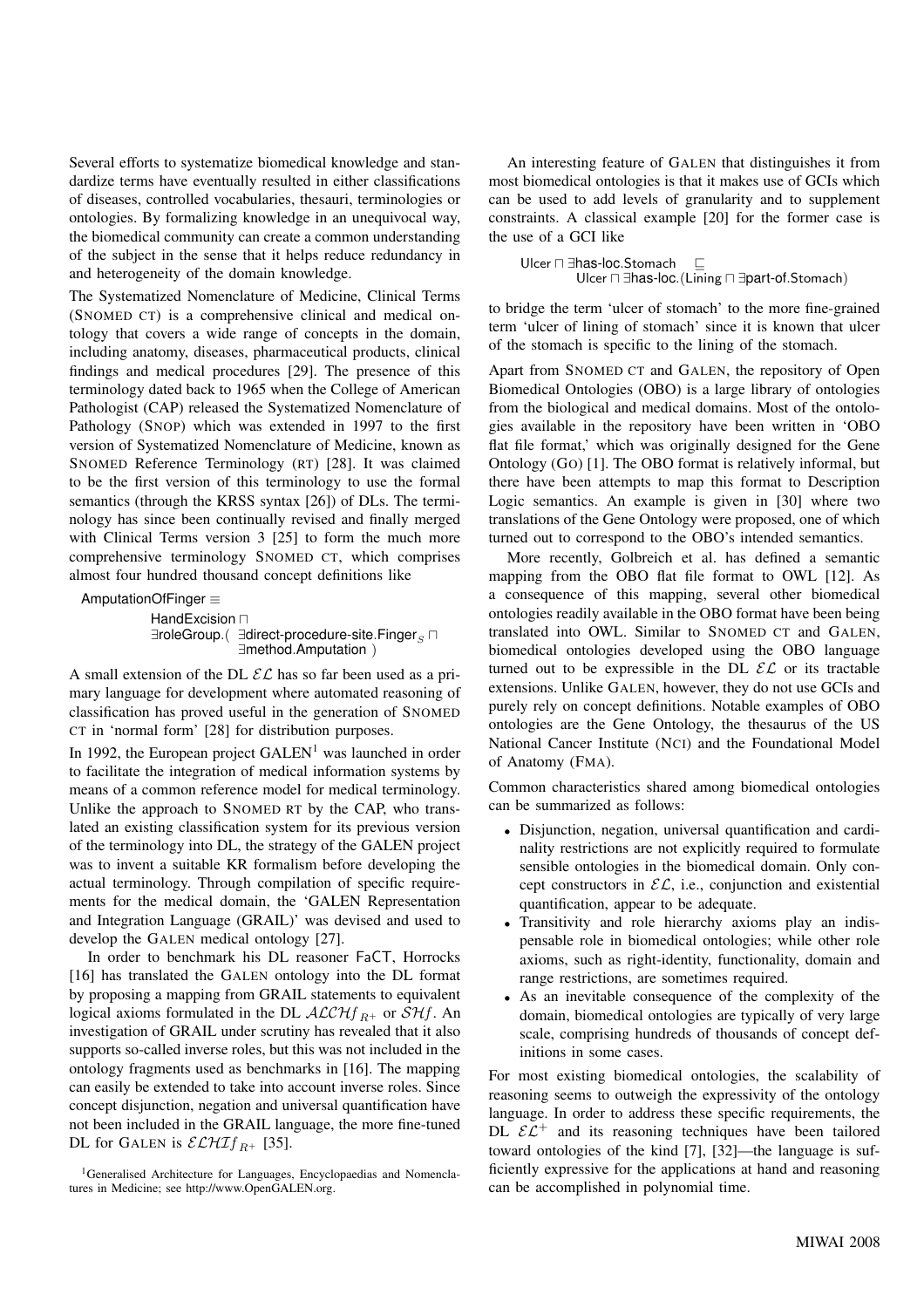# III. TASKS FOR ONTOLOGY DESIGN AND MAINTENANCE

To identify the tasks for design and maintenance of formal ontologies, it is essential to cast some light on what makes good ontologies. The five basic principles for the design of formal ontologies proposed in [13] are summarized as follow:

- *Clarity*: an ontology should effectively convey the intended meaning of its defined terms. Full definitions providing necessary and sufficient conditions are preferred over primitive ones providing only necessary conditions.
- *Coherence*: an ontology should be logically consistent. Also, implicit consequences that contradict the domain knowledge should not be inferred from the ontology.
- *Extensibility*: an ontological structure should be so that it is possible to extend the ontology or refine some of its definitions monotonically.
- *Minimal encoding bias*: an ontology should be specified at the knowledge level, independent of specific encoding.
- *Minimal ontological commitment*: an ontology should make as few claims about the domain of discourse as possible, i.e., only terms essential for the intended use of the ontology are defined.

Note that DL-based knowledge representation systems promote good ontologies according to some of the above criteria. Clarity and minimal encoding criteria are attained as direct results from the well-defined formal semantics of Description Logics. Primitive and full concept definitions in DLs provide unambiguous utility to specify terms, while general concept inclusions allow to supplement additional constraints without having to interfere with existing definitions. Additionally, minimal encoding bias can be alleviated with the help of advanced ontology editors and visualization tools (e.g., Protégé and Swoop) that avoid hassles of a specific syntax (e.g., OWL) and thus help to promote coding at the knowledge level.

This paper investigates the roles of reasoning support in shaping good ontologies in terms of coherence and extendibility. In [21], the authors described tasks relevant for ontology design and maintenance, and argued how logical reasoning support can be used to accomplish them. Here, three tasks for ontology design and maintenance are considered:

*1) Authoring concept definitions:* One of the most central activities during ontology design and maintenance is the formulation of new concept definitions (design) and the refinement of existing concept definitions (maintenance). Due to the *declarative* style of DL semantics, the ontology developer cannot use some execution model to guide his intuition about the effects of design decisions. Unwanted implicit consequences may be incurred without awareness of the developer and can be far from easy to detect by hand.

Such implicit consequences could be that the ontology is logically inconsistent (i.e., there is no model); that a concept in the ontology is unsatisfiable (i.e., it cannot be instantiated); or that one concept is a subconcept of another. The first two types of consequences immediately indicate flaws in the ontology since an ontology is intended to represent at least a possible model, and a concept to represent a class of objects.

Subsumptions may or may not be intended depending on its intuition in the domain of discourse. At any rate, they need to be detected and reported to the domain expert for inspection.

The mentioned tasks directly correspond to the reasoning problems of *consistency*, *satisfiability* and *subsumption* in DL. Most DL systems usually support *classification* which is the computation of the *subsumption hierarchy*. Not only is classification useful in detecting unwanted subsumptions, it also provides with a visualization of the ontology's structure and is the premier way to navigate and access the ontology. Classification is normally implemented by means of multiple subsumption checks, therefore it is of utmost importance for ontology maintenance that such a computation can be done incrementally when a small change is applied, i.e., previous classification information is reused.

*2) Error management:* Similar to writing large software programs, building large-scale ontologies is an error-prone endeavor. The aforementioned reasoning support can help alert the developer to the existence of errors. For example, 'amputation of finger' is inferred to be a subconcept of 'amputation of hand' in SNOMED CT, which is clearly unintended [33] and reveals a modeling error. However, given an unintended subsumption relationship in a large ontology like SNOMED CT with almost four hundred thousand axioms, it is not always easy to find the erroneous axioms responsible for it by hand.

Automated reasoning support for error management comes in three flavors: pinpointing, explanation and revision. *Pinpointing* identifies those concept definitions responsible for an error, while *explanation* aims to provide a convincing argument that also involves explaining the interplay between the relevant concept definitions. *Automatic revision* goes one step further by making concrete suggestions for how to resolve the error.

*3) Ontology import:* One of the first decisions to be made when building an ontology is whether to start from scratch or to reuse available knowledge in existing ontologies. For example, when building an ontology describing medicinal products of a pharmaceutical company, concepts of specific medical substances and human body parts may be used. In order to guarantee certain relationships among those concepts, the designer may want to include more details about them. Since these details have already been formulated properly in a standardized ontology like SNOMED CT, it should be less time consuming and more accurate to *import* the ontology. The problem, however, is that such standardized ontologies are typically designed to be comprehensive, thus very large, therefore importing the whole ontology unnecessarily introduces overhead in computation.

It is thus helpful to be able to extract a small portion of the ontology that contains only concept definitions relevant to the needs, i.e., knowledge about the concepts to be imported. To this end, the automated reasoning support of module extraction computes a subset of the ontology that is ensured to be small and adequately capture the meaning of the imported concepts.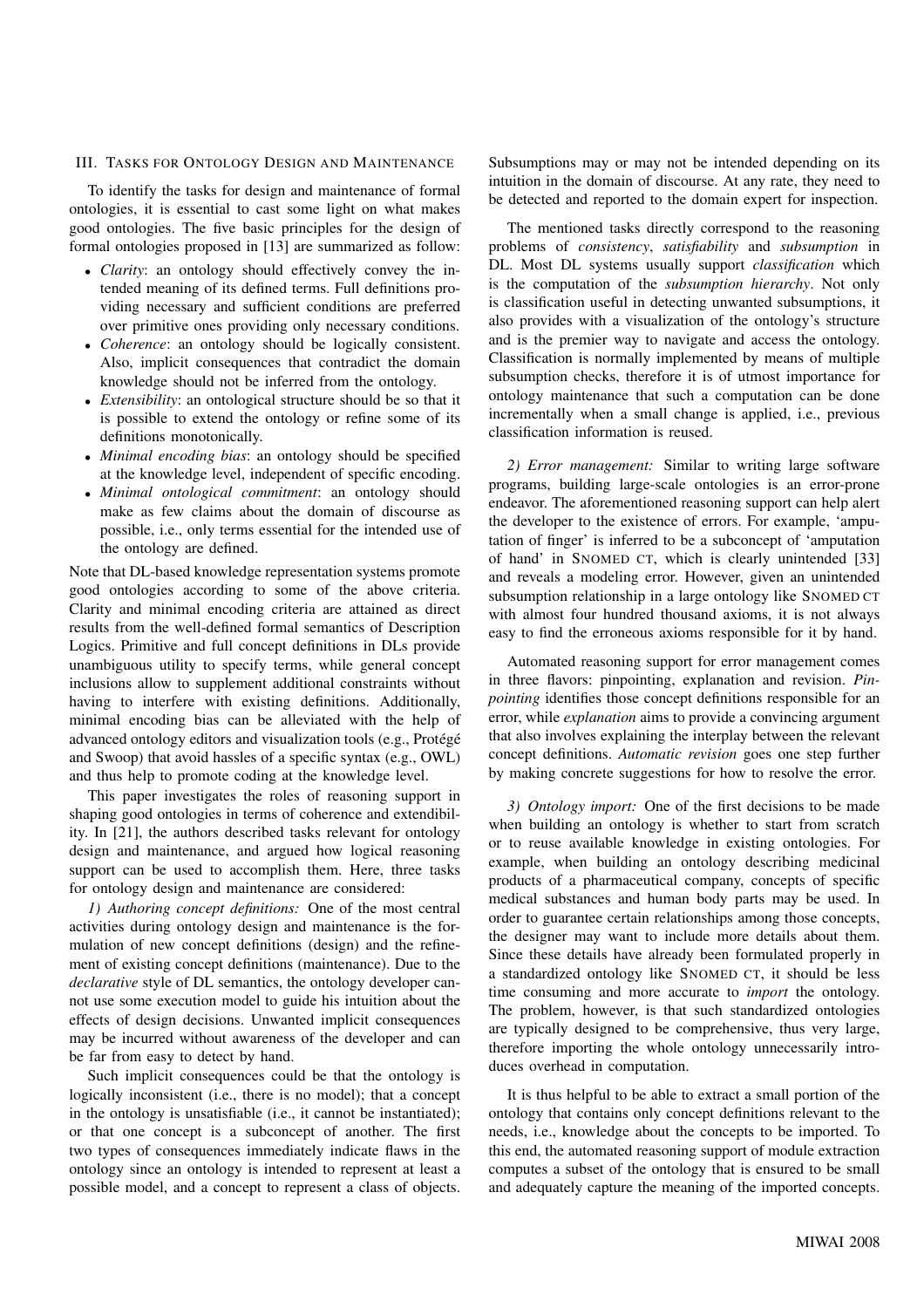| Name                          | Syntax                                     | <b>Semantics</b>                                                                                                                    |
|-------------------------------|--------------------------------------------|-------------------------------------------------------------------------------------------------------------------------------------|
| top concept                   | т                                          | $\wedge^{\mathcal{I}}$                                                                                                              |
| bottom concept                |                                            | 0                                                                                                                                   |
| conjunction                   | $C\sqcap D$                                | $C^{\mathcal{I}} \cap D^{\mathcal{I}}$                                                                                              |
| existential<br>quantification | $\exists r.C$                              | $\{d \in \Delta^{\mathcal{I}}\}$<br>$\exists e: (d, e) \in r^{\mathcal{I}} \wedge e \in C^{\mathcal{I}}\}$                          |
| concept inclusion             | $C \sqsubseteq D$                          | $C^{\mathcal{I}} \subset D^{\mathcal{I}}$                                                                                           |
| role inclusion                | $r_1 \circ \cdots \circ r_k \sqsubseteq s$ | $r_1^{\mathcal{I}} \circ \cdots \circ r_k^{\mathcal{I}} \subseteq s^{\mathcal{I}}$                                                  |
| range restriction             |                                            | range $(r) \sqsubseteq C \mid \{e \in \Delta^{\mathcal{I}} \mid \exists d : (d, e) \in r^{\mathcal{I}}\} \subseteq C^{\mathcal{I}}$ |
| concept assertion             | C(a)                                       | $a^{\mathcal{I}} \in C^{\mathcal{I}}$                                                                                               |
| role assertion                | r(a,b)                                     | $(a^{\mathcal{I}}, b^{\mathcal{I}}) \in r^{\mathcal{I}}$                                                                            |

TABLE I SYNTAX AND SEMANTICS OF  $\mathcal{EL}^+$  .

# IV. THE DESCRIPTION LOGIC  $\mathcal{EL}^+$

In DLs, *concept descriptions* are inductively defined with the help of a set of *constructors*, starting with a set CN of *concept names* and a set RN of *role names.*  $\mathcal{EL}^+$  concept descriptions are formed using the constructors shown in the upper part of Table I.<sup>2</sup> An *unrestricted*  $\mathcal{EL}^+$  *TBox* is a finite set of *general concept inclusions (GCIs)*, *role inclusions (RIs)* and *range restrictions*. Let Ind be a set of *individuals* disjoint from CN and RN. Then, an  $\mathcal{EL}^+$  *ABox* is a finite set of *concept assertions* and *role assertions*. Possibly with sub- or superscripts,  $a, b, \ldots$  are conventionally used to range over individuals from  $Ind; r, s, \ldots$  over role names from RN;  $A, B$  over concept names from CN; and  $C, D$  over concept descriptions. The syntax elements of TBox axioms and ABox assertions are shown in the middle and lower part of Table I, respectively. An  $\mathcal{EL}^+$  ontology  $\mathcal O$  consists of a TBox 7 and an ABox  $A$  such that the following syntactic restriction<sup>3</sup> is satisfied: if  $r_1 \circ \cdots \circ r_k \subseteq s \in \mathcal{O}$  with  $k \geq 1$  and  $\mathcal{O}$  = range(s)  $\Box$  C, then  $\mathcal{O}$  = range( $r_k$ )  $\Box$  C, where  $\mathcal{O} \models \text{range}(u) \sqsubset C$  if there is a role name v such that  $u \sqsubset_{\mathcal{O}} v$ and range(v)  $\Box$  C  $\in \mathcal{O}$ . If the assertional component is irrelevant, we sometimes use the terms terminology (TBox) and ontology interchangeably. The notations  $CN(\mathcal{O}), RN(\mathcal{O}), Ind(\mathcal{O})$ denote, respectively, the sets of concept names, role names and individuals occurring in  $\mathcal{O}$ , while  $\text{Sig}(\mathcal{O})$  denotes the signature of  $\mathcal{O}$ , i.e.,  $CN(\mathcal{O}) \cup RN(\mathcal{O}) \cup Ind(\mathcal{O})$ . Similarly, the notations are sometimes used with a concept description C and an axiom/assertion  $\alpha$ . Figure 2 depicts an example  $\mathcal{EL}^+$  ontology motivated by SNOMED CT and GALEN. Some remarks concerning the expressivity of  $\mathcal{EL}^+$  are in order:

• A *primitive concept definition*  $A \nightharpoonup C$ , which specifies the necessary condition, is a special form of GCI, while a *concept definition*  $A \equiv C$ , which specifies the necessary and sufficient conditions, can be expressed by two GCIs:  $A \sqsubseteq C$  and  $C \sqsubseteq A$ .

<sup>2</sup>Refer, e.g., to [3], [19] for other concept constructors.

<sup>3</sup>To ensure decidability and tractability of reasoning.

| $\alpha_1$            | Appendix                            | c,          | BodyPart $\sqcap \exists$ part-of.Intestine          |
|-----------------------|-------------------------------------|-------------|------------------------------------------------------|
| $\alpha_2$            | Endocardium                         | ⊑           | Tissue ⊓ ∃part-of.HeartValve ⊓<br>∃part-of.HeartWall |
| $\alpha_3$            | HeartValve                          | Е           | BodyValve $\sqcap$ $\exists$ part-of.Heart           |
| $\alpha_4$            | HeartWall                           | С           | BodyWall $\sqcap \exists$ part-of.Heart              |
| $\alpha_5$            | Appendicitis                        | $\equiv$    | Inflammation □ ∃has-loc.Appendix                     |
| $\alpha_6$            | Endocarditis                        | $\equiv$    | Inflammation □ ∃has-loc.Endocardium                  |
| $\alpha$ <sup>7</sup> | Pancarditis                         | $\equiv$    | Inflammation □ ∃has-exact-loc.Heart                  |
| $\alpha$ 8            | Inflammation                        | С           | Disease □ ∃acts-on. Tissue                           |
| $\alpha$ <sup>9</sup> | HeartDisease                        | $\equiv$    | Disease □ ∃has-loc.Heart                             |
|                       | $\alpha_{10}$ Tissue $\Box$ Disease | Е           | ⊥                                                    |
| $\alpha_{11}$         | HeartDisease n<br>∃agent.Virus      | $\subseteq$ | ViralDisease ⊓<br>∃has-state.NeedsTreatment          |
| $\alpha_{12}$         | has-exact-loc                       | ⊑           | has-loc                                              |
| $\alpha_{13}$         | $\epsilon$                          | 匚           | part-of                                              |
| $\alpha_{14}$         | part-of $\circ$ part-of             | ⊏           | part-of                                              |
| $\alpha_{15}$         | has-loc o part-of                   | ⊏           | has-loc                                              |

Fig. 2. An example  $\mathcal{EL}^+$  ontology  $\mathcal{O}_{\text{med}}$ .

- GCIs together with the bottom concept can be used to express *concept* disjointness as  $C \sqcap D \sqsubseteq \bot$ ;
- A *domain restriction* is expressible as  $\exists r.\top \sqsubseteq C;$
- Role inclusions generalize at least four important kinds of role axioms: (i) *role hierarchy axiom*  $r \subseteq s$ , (ii) *reflexivity axioms*  $\epsilon \subseteq r$  with  $\epsilon$  the nullary role composition, (iii) *transitivity axiom*  $r \circ r \sqsubseteq r$  and (iv) *right identity axiom*  $r \circ s \sqsubseteq r$ . Examples of these role axioms are  $\alpha_{12}-\alpha_{15}$ , respectively.

The semantics of  $\mathcal{EL}^+$  is defined in terms of *interpretations*  $\mathcal{I} = (\Delta^{\mathcal{I}}, \cdot^{\mathcal{I}})$ , where the domain  $\Delta^{\mathcal{I}}$  is a non-empty set of individuals, and the interpretation function  $\cdot^{\mathcal{I}}$  maps each ABox individual  $a \in \text{Ind}$  to  $a^{\mathcal{I}} \in \Delta^{\mathcal{I}}$ , each concept name  $A \in \text{CN}$ to a subset  $A^{\mathcal{I}}$  of  $\Delta^{\mathcal{I}}$ , and each role name  $r \in \mathsf{RN}$  to a binary relation  $r^{\mathcal{I}}$  on  $\Delta^{\mathcal{I}}$ . The extension of  $\cdot^{\mathcal{I}}$  to arbitrary concept descriptions is inductively defined as shown in the semantics column of Table I. An interpretation  $\mathcal I$  is a *model* of an ontology  $O$  if, for each axiom and assertion in  $O$ , the conditions given in the semantics column of Table I are satisfied.

The remainder of this section formally introduces reasoning services (a.k.a. inference problems) that correspond to or help to alleviate the tasks for ontology design and maintenance identified in the previous section. The reasoning support considered in this paper can be categorized into *standard* and *supplemental* reasoning services.

# *A. Standard reasoning services*

Let  $O$  be an ontology. Then,  $O$  is *consistent* if it has a model. A concept C is *satisfiable w.r.t.*  $\mathcal{O}$  if there is a model  $I$  of  $O$  such that  $C^{I}$  is not empty. Two concepts  $C$  and  $D$  are *disjoint w.r.t.*  $\mathcal O$  if their conjunction  $C \Box D$  is unsatisfiable w.r.t.  $\mathcal{O}$ , i.e.,  $C^{\mathcal{I}} \cap D^{\mathcal{I}} = \emptyset$  in every model  $\mathcal I$  of  $\mathcal O$ . In the example, all concept names are satisfiable w.r.t.  $\mathcal{O}_{\text{med}}$ , but Endocarditis Endocardium is not.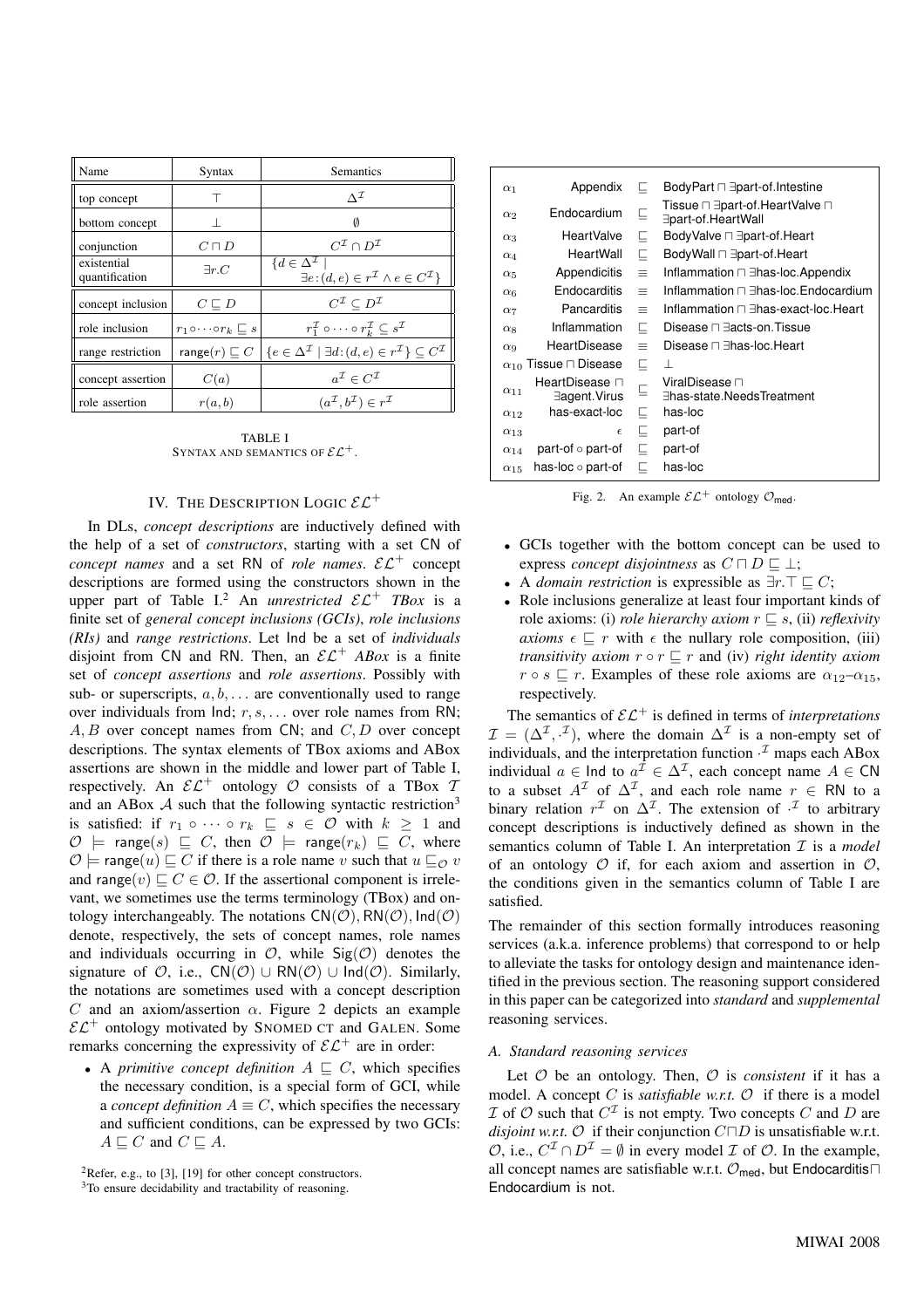The concept C is *subsumed* by D w.r.t. O (written,  $\mathcal{O} \models$  $C \sqsubseteq D$  or  $C \sqsubseteq_{\mathcal{O}} D$ ) if  $C^{\mathcal{I}} \subseteq D^{\mathcal{I}}$  in all models  $\mathcal I$  of  $\mathcal O$ . In this case, C is said to be a *subsumee* or *subconcept*, while D is said to be a *subsumer* or *superconcept*. The concepts C and D are *equivalent* w.r.t.  $\mathcal{O}$  (written,  $\mathcal{O} \models C \equiv D$  or  $C \equiv_{\mathcal{O}} D$ ) if they subsume each other. Subsumption between concept descriptions can always be reduced to that between concept names using either concept definitions or GCIs. Precisely,  $C \sqsubseteq_{\mathcal{O}} D$  if, and only if,  $A \sqsubseteq_{\mathcal{O}\cup\{A\equiv C, B\equiv D\}} B$  if, and only if,  $A \sqsubseteq_{\mathcal{O} \cup \{A \sqsubseteq C, D \sqsubseteq B\}} B$ , where  $A, B$  are fresh concept names not occurring in  $\hat{O}$ . In the example, it is not difficult to see that HeartDisease subsumes Endocarditis and Pancarditis w.r.t.  $\mathcal{O}_{\text{med}}$ .

Since subsumption and (un)satisfiability are inter-reducible in  $\mathcal{EL}^{+4}$  and unsatisfiable concepts seldom occur in biomedical ontologies, it is sensible to focus attention on subsumption.

*Classification* of  $\mathcal O$  is the computation of subsumption relationships between all pairs of concept names in  $\mathcal{O}$ . The classification results are often represented in the so-called *subsumption hierarchy* which is essentially a *directed acyclic graph (DAG)* where vertices are concept names (strictly speaking, equivalence classes of concept names) and edges represent immediate subsumption relationships.

For other standard reasoning services involving individuals, such as *instance checking* and *realization*, refer to [3], [32].

These reasoning services are supported by most state-of-the-art DL systems. Some DL systems, including CEL, also support supplemental reasoning services useful in ontology design and maintenance.

#### *B. Supplemental reasoning services*

As mentioned earlier, axiom pinpointing aims to compute the relevant axioms responsible for an erroneous consequence. Here, consequences of interest are unintended subsumptions (Note that unsatisfiability can be treated in an analogous way since it can be reduced to subsumption). Suppose that  $\mathcal O$  is an ontology and  $\sigma$  is a subsumption such that  $\mathcal{O} \models \sigma$ . Then, a subset  $S \subseteq \mathcal{O}$  is a *minimal axiom set (MinA)* for  $\sigma$  *w.r.t.*  $\mathcal{O}$  if (i)  $S \models \sigma$  and (ii) for every  $S' \subset S$ ,  $S' \not\models \sigma$ . Note that MinAs need not be unique nor minimum relative to set cardinality. An example showing that there may be exponentially many MinAs for a subsumption is given in [8]. Considering the subsumption  $\sigma =$  (Endocarditis  $\Box$  HeartDisease), it is not hard to verify that the sets  $S_1 = {\alpha_2, \alpha_3, \alpha_6, \alpha_8, \alpha_9, \alpha_{14}}$  and  $\mathcal{S}_2 = {\alpha_2, \alpha_4, \alpha_6, \alpha_8, \alpha_9, \alpha_{14}}$  are all the MinAs for  $\sigma$  w.r.t. Omed. Dually, a *maximal non-axiom set (MaNA) for* σ *w.r.t.* O is a subset  $S \subseteq \mathcal{O}$  such that (i)  $S \not\models \sigma$ , and (ii) for every  $S' \supset S$ ,  $S' \models \sigma$ . Intuitively, a MaNA is a candidate for the new, revised ontology with the unwanted subsumption removed. The set complement of a MaNA corresponds to a so-called *diagnosis*, i.e., a minimal set of axioms needed to be removed in order to suppress the problematic subsumption. Since only a small number of axioms typically need to be removed, it is more convenient to compute diagnoses than MaNAs.

In what follows, let S be a signature (i.e., set of concept and role names), and  $\sigma$  a potential consequence that may or may not hold in  $\mathcal{O}$ . Then, a subset  $\mathcal{O}' \subseteq \mathcal{O}$  is a *module for*  $\sigma$ *in*  $\mathcal{O}$  (for short, a  $\sigma$ *-module in*  $\mathcal{O}$ ) whenever:  $\mathcal{O} \models \sigma$  if, and only if,  $\mathcal{O}' \models \sigma$ . A subset  $\mathcal{O}' \subseteq \mathcal{O}$  is a *module for a signature* S *in* O (for short, an S*-module in* O) if, for every potential consequence  $\sigma$  with  $\text{Sig}(\sigma) \subseteq \textbf{S}, \mathcal{O}'$  is a  $\sigma$ -module in  $\mathcal{O}.$ Intuitively, a module in an ontology  $\mathcal O$  is a subset  $\mathcal O' \subseteq \mathcal O$  that preserves a potential consequence of interest or the potential consequences over a signature of interest. Several techniques have been proposed in the literature in order to *syntactically* extract modules from an ontology. The next section reports on the empirical evaluation of the so-called *reachability-based* modules [31].

# V. EMPIRICAL EVALUATION

Techniques for both standard and supplemental reasoning services defined previously are not the main focus of the present paper, and interested readers are encouraged to refer to [7], [8], [31], [9] and to [32]. For the purpose of this paper, it suffices to mention that these techniques have been implemented in the CEL reasoner which was used in the empirical evaluation of reasoning in  $\mathcal{EL}^+$  on large-scale biomedical ontologies. The first subsection describes some characteristics of the tested biomedical ontologies. Then, the testing methodologies, as well as empirical results, are presented and discussed in the last subsection.

# *A. Ontology test suite*

The biomedical ontologies introduced in Section II were used as benchmarks in the empirical evaluation of classification and various other reasoning services supported by the CEL reasoner.

*1) The Systematized Nomenclature of Medicine, Clinical Terms (*SNOMED CT*):* is a comprehensive medical and clinical ontology. It is an  $\mathcal{EL}$  TBox augmented with 11 role hierarchy axioms and two (complex) role inclusions. This ontology as of release *January*/2005, denoted by  $\mathcal{O}^{\text{SNOMED}}$ , consists of 379 691 concept and 62 role names.

*2) The Galen Medical Knowledge Base (*GALEN*):* has been developed within an EU project that sought to produce a reference ontology in a specialized DL. The full version of this ontology contains 23 136 concept and 950 role names.<sup>5</sup> It is precisely based on  $\mathcal{ELHIf}_{R+}$ . The DL  $\mathcal{EL}^+$  however can express most of its axioms, namely 95.75%, and this fragment was obtained (henceforth,  $\mathcal{O}^{\text{FULLGALEN}}$ ) for experimental purposes by dropping role inverse and functionality axioms. The resulting ontology can still be considered realistic and identical to the original one apart from a number of missing subsumption relationships involving the removed role axioms.

Since the full version is both large and complex to be handled by DL reasoners, a simplified version of GALEN has often been considered as a decent benchmark ontology

<sup>&</sup>lt;sup>4</sup>( $\Leftarrow$ ) *C* is unsatisfiable w.r.t. *O* if, and only if, *C*  $\sqsubseteq$ <sub>*O*</sub> ⊥; ( $\Rightarrow$ ) *C*  $\sqsubseteq$ <sub>*O*</sub> *D* if, and only if, A is unsatisfiable w.r.t.  $\mathcal O$  extended with GCIs  $A \sqsubseteq C$  and  $A \sqcap D \sqsubseteq \bot$  with A a fresh concept name.

<sup>5</sup>http://www.co-ode.org/galen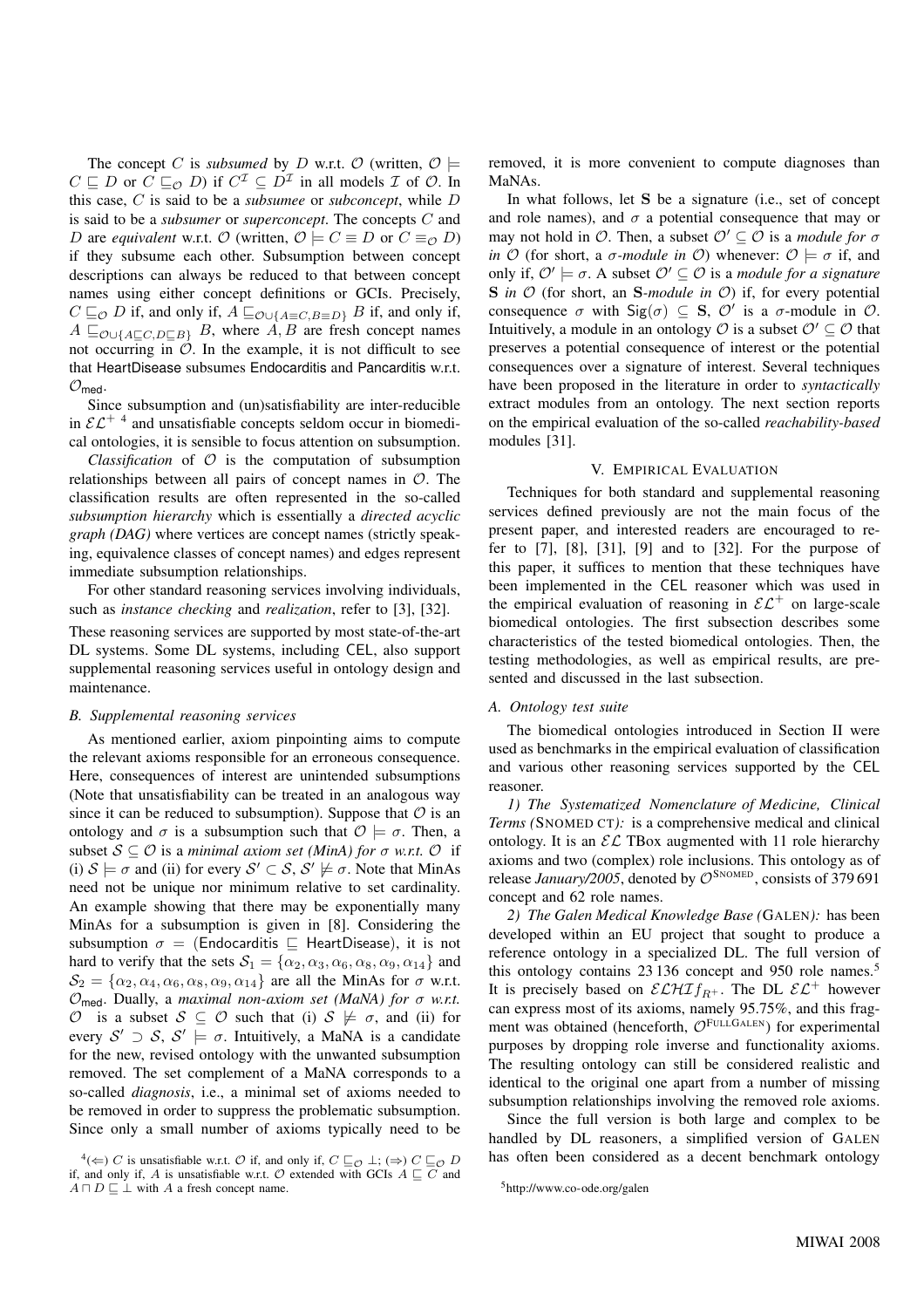for testing  $DL$  reasoners. This version  $6$  has originally been produced by Horrocks to evaluate FaCT and KRIS in his PhD thesis [16]. It consists of 2 748 concept and 413 role names. Again, its  $\mathcal{EL}^+$  fragment was considered, denoted by  $\mathcal{O}^{\text{NorGALEN}}$ , by dropping role inverse and functionality axioms.

*3) The Gene Ontology (*GO*):* project is a collaborative effort to address the need for consistent descriptions of gene products in different databases. It has developed and is maintaining three controlled vocabularies (i.e., ontologies) that describe gene products in terms of their associated *biological processes*, *cellular components* and *molecular functions* in a species-independent manner. The ontology, denoted by  $\mathcal{O}^{Go}$ , is formulated as an  $\mathcal{EL}$  TBox with a single transitive role part-of. The release of  $\mathcal{O}^{Go}$  used in the experiments consists of 20465 concept names.

*4) The Thesaurus of the US National Cancer Institute (*NCI*):* is a large and carefully designed ontology that has become a reference terminology covering areas of basic and clinical science. The knowledge represented in NCI includes the domains of diseases, drugs, anatomy, genes, gene products, techniques and biological processes, all with a cancer-centric focus in its content. It was originally designed to support coding activities across the National Cancer Institute and to facilitate translational research in cancer. In the experiments, we considered the 'OWLized' version<sup>7</sup> that is formulated precisely as an  $\mathcal{EL}$  TBox augmented with domain and range restrictions. It primitively defines 27 652 concept names and refers to 70 role names, each of which is constrained by a pair of domain and range restrictions.

*5) The Foundational Model of Anatomy (*FMA*):* is an evolving ontology concerned with the formal representation of human anatomy. Its ontological framework can be applied and extended to other species.<sup>8</sup> FMA has four interrelated components: the anatomy taxonomy, the anatomical structural abstraction, the anatomical transformation abstraction and the metaknowledge ontology. The ontology, denoted by  $\mathcal{O}^{\text{FMA}}$ , is indeed a large  $\mathcal{EL}$  TBox extended with two transitivity axioms, one for part-of and the other for has-part. The number of concept names is 75 139.

Table II summarizes the size and other pertinent characteristics of all the test-suite ontologies. Numbers of axioms are broken down into the following kinds: primitive concept definitions (PCDef), full concept definitions (CDef), general concept inclusions (GCI), role inclusion axioms (RI). The latter also includes domain and range restrictions if present.

## *B. Testing methodology and empirical results*

The current version of  $\mathsf{CEL}^9$  is written in Common Lisp and compiled and built using Allegro Common Lisp 8.1. Like most evaluation methods for DL and other reasoning systems, all the experiments described in this section use 'CPU time' as the main performance indicator. Memory consumption is also

| Ontologies                       | $\sharp$ Concepts | <b>Roles</b> |         | <b>Axioms</b> |                  |      |
|----------------------------------|-------------------|--------------|---------|---------------|------------------|------|
|                                  |                   |              | PCDef   | CDef          | <b>GCI</b>       | RI   |
| $\mathcal{O}^{\text{Go}}$        | 20465             |              | 19465   | 0             | $\left( \right)$ |      |
| $\mathcal{O}^{\text{NCI}}$       | 27652             | 70           | 27635   | $\theta$      | 0                | 140  |
| $\mathcal{O}^{\text{FMA}}$       | 75139             | 2            | 75 139  | $\Omega$      | 0                | 2    |
| $\mathcal{O}^{\text{NOTGALEN}}$  | 2748              | 413          | 2030    | 695           | 408              | 442  |
| $\mathcal{O}^{\text{FULLGALEN}}$ | 23 1 36           | 950          | 13 149  | 9968          | 1951             | 1016 |
| $O^{SNOMED}$                     | 379691            | 62           | 340 972 | 38719         |                  | 13   |

TABLE II THE TEST SUITE OF REALISTIC BIOMEDICAL ONTOLOGIES.

discussed whenever appropriate. In order to confine the execution environment and hence to induce sensible comparison, the experiments were performed on the same Linux testing server which was equipped with a couple of 2.19GHz AMD Opteron processors and 2 GB of physical memory.

In the following, the testing methodology and the empirical results of each of the following reasoning services are described and discussed:

- classification,
- incremental classification,
- subsumption query answering,
- modularization, and
- axiom pinpointing.

*1) Classification:* Since classification is one of the most classical inference services, it is supported by all modern DL systems. For this reason, classification time is often used as a performance indicator for DL systems. A number of state-ofthe-art DL reasoners—i.e.,  $FaCT^{++10}$ , HermiT<sup>11</sup>, KAON2<sup>12</sup>, Pellet<sup>13</sup> and RacerPro<sup>14</sup>—were considered for performance comparison. These DL reasoners vary in the sense that they implement different reasoning calculi and are written in different languages. For HermiT, KAON2 and Pellet, Sun's Java Runtime Environment (JRE) version 1.6.0 was used with alloted 1.5GB heap space. Some reasoners are not equipped with a profiling facility to internally measure CPU time. To achieve comparable measurement, an external timing utility was used with all the classifying systems.

All ontologies in the test suite described in the previous section were used as benchmarks for comparing the performance of the DL reasoners. Since KAON2's parser, and hence HermiT's parser, does not support (an extension of) the KRSS syntax [26], ontologies in the OWL format were used in their experiments. In the case of  $\mathcal{O}^{\text{SNOMED}}$ , the two complex role inclusions were only passed to CEL and  $F_a$ CT<sup>++</sup> but not to the other reasoners, as the latter do not support such axioms. Additionally, we needed to rename all the roles, because SNOMED uses the same codes for both roles and 'attributive' concepts but KAON2 and HermiT do not support such name punning. It has to be noted however that such renaming could

<sup>6</sup>http://www.cs.man.ac.uk/∼horrocks/OWL/Ontologies/galen.owl

<sup>7</sup>http://www.mindswap.iorg/2003/CancerOntology

<sup>8</sup>http://sig.biostr.washington.edu/projects/fm/AboutFM.html

<sup>9</sup>http://lat.inf.tu-dresden.de/systems/cel/

<sup>10</sup>http://code.google.com/p/factplusplus/

<sup>11</sup>http://web.comlab.ox.ac.uk/people/Boris.Motik/HermiT/

<sup>12</sup>http://kaon2.semanticweb.org/

<sup>13</sup>http://pellet.owldl.com/

<sup>14</sup>http://www.racer-systems.com/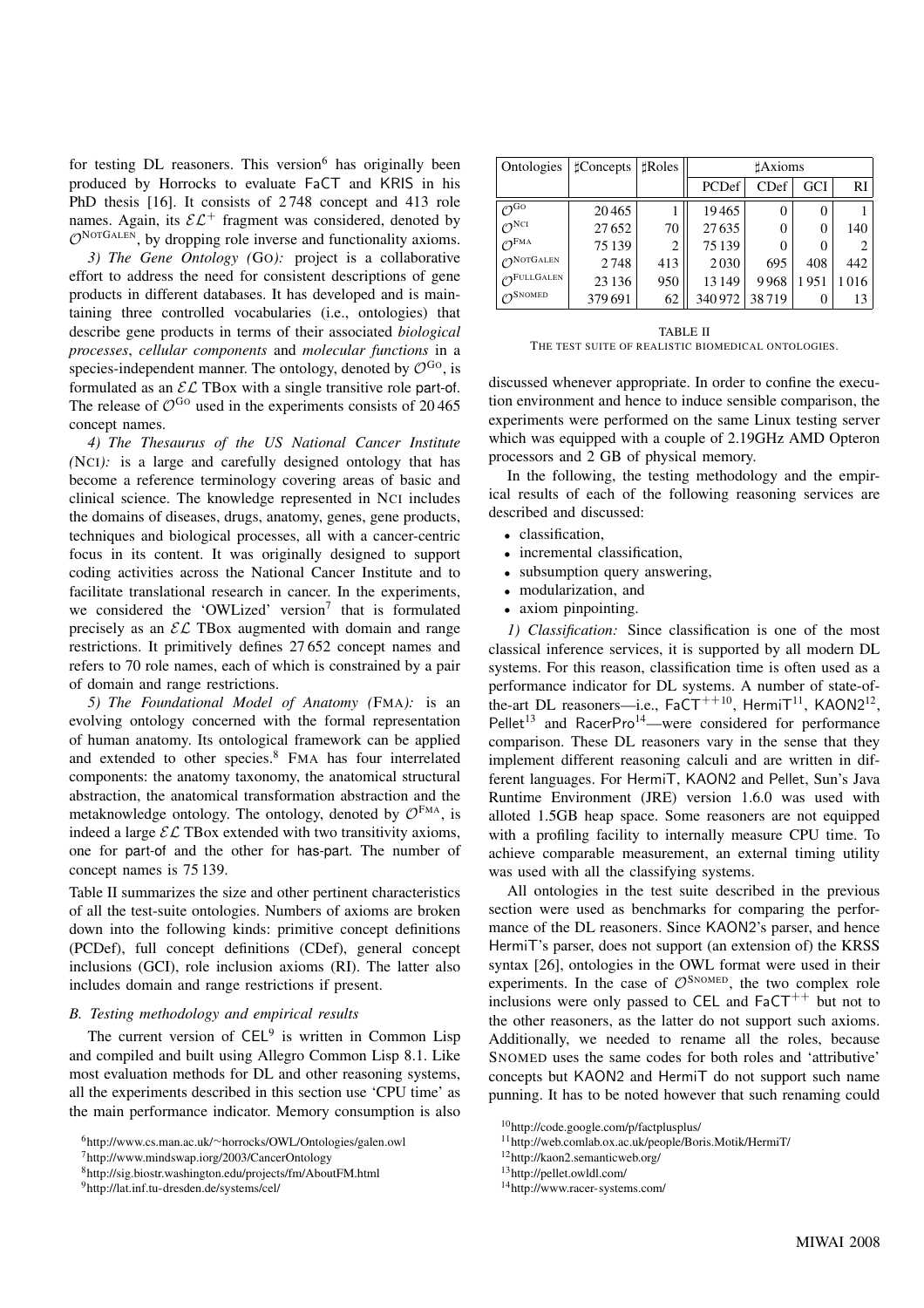| Ontologies        | .GO              | $\varphi$ <sup>NCI</sup> | FМА  | $\gamma$ NotGalen | FULLGALEN | <b>SNOMED</b> |
|-------------------|------------------|--------------------------|------|-------------------|-----------|---------------|
| LCEL.             | 0.98             | 3.75                     | 9.04 | 2.83              | 201       | 1258          |
| $FaCT^{++}$       | 20.12            | 1.72                     | t/o  | 3.28              | m/o       | 606           |
| HermiT            |                  | 16.75 34.92              | 123  | 12.35             | m/o       | m/o           |
| KAON <sub>2</sub> | m/o              | m/o                      | t/o  | m/o               | m/o       | t/o           |
| Pellet            | 52.58 36.11 7753 |                          |      | 31.56             | m/o       | m/o           |
| RacerPro          |                  | 17.11 13.36              | 629  | 17.06             | t/o       | 1 155         |



Fig. 3. Performance comparison through classification time (second).

by no means affect the meaning nor the classification results of the ontology. Table III shows the (two-run average) time taken by the respective reasoners to classify the biomedical ontologies, where *m/o* means that the reasoner failed due to memory exhaustion, and *t/o* means that the reasoner did not terminate within the allocated time of 24 hours. Figure 3 depicts a comparison chart of reasoners' performance based on their classification time, where both *m/o* and *t/o* are displayed as full vertical bars.

It can be seen from the chart and the table that CEL is the only DL reasoner that can classify all six biomedical ontologies in the test suite and outperforms HermiT, KAON2 and Pellet in all cases. Compared with the other reasoners, CEL is faster than RacerPro w.r.t. all but  $\mathcal{O}^{\text{SNOMED}}$ , and faster than FaCT<sup>++</sup> w.r.t. all but  $\mathcal{O}^{NCI}$  and  $\mathcal{O}^{S N O MED}$ . It should be noted that, when it first came into existence in 2005 [7], CEL was the only academic DL system that was capable of classifying entire SNOMED CT. This has subsequently sparked interest in the DL community to research on optimization techniques specific to the biomedical ontologies (in particular, to SNOMED CT), and later enabled tableau-based reasoners like  $FACT^{++}$  and RacerPro to take advantage of simple structures of ontologies of this kind. These reasoners employed some of the optimization techniques described in [18], [15] that are highly effective on simpler TBoxes (i.e., without GCIs) like  $\mathcal{O}^{\text{SNOMED}}$ . When a large number of GCIs are present as in the case of  $\mathcal{O}^{\text{FULLGALEN}}$ , however, these reasoners fail due to either memory exhaustion or time out. Interestingly, CEL is the only reasoner that can classify  $\mathcal{O}^{\text{FULLGALEN}}$ .

HermiT and Pellet can classify the first four ontologies but fail on the last two, both due to a memory problem. The HermiT reasoner, which implements the much less nondeterministic hypertableau calculus [23], shows a relatively good performance. In fact, it noticeably outperforms Pellet in all cases and is even faster than  $FaCT^{++}$  and RacerPro



Fig. 4. Relative (incremental) classification time w.r.t. full classification time (percentage).

on some ontologies. KAON2 cannot classify any ontologies of this scale, but it is fair to remark that this DL system has been designed to deal with and optimized for conjunctive queries w.r.t. a large number of individuals.

In what follows, the testing methodology and empirical results for incremental classification, subsumption query answering, modularization and axiom pinpointing are described. In these experiments, only the CEL system was considered.

*2) Incremental classification:* To simulate usage scenarios of incremental classification, each ontology  $\mathcal O$  in the test suite was partitioned into a permanent ontology and a temporary one. Ten repetitions of the following operations for each tested ontology  $O$  and each number  $n = 2, 4, 8, 16, 32, 64$  were performed: *(i)* partition  $\mathcal O$  into  $\mathcal O_p$  and  $\mathcal O_t$  such that the latter consist of *n* random concept axioms from  $\mathcal{O}$ ; *(ii)* classify  $\mathcal{O}_p$ normally; and finally, *(iii)* incrementally classify  $O_t$  against  $\mathcal{O}_p$ . The time required to compute steps (ii) and (iii) was measured. The 20% trimmed average classification and incremental classification times of the 10 repetitions are considered, and their percentage relative to the full classification time of the whole ontology  $\mathcal O$  is visualized in Figure 4. For each bar on the chart, the dark blue slice represents the *relative* classification time of  $\mathcal{O}_p$ , while the light blue slice represents the *relative* incremental classification time of  $\mathcal{O}_t$  against  $\mathcal{O}_p$ . Hence, the entire bar depicts the overall computation time.

Classification of  $\mathcal{O}_p$  took less time than the entire ontology  $O$ , since the former is a subset of the latter. The time required to incrementally classify  $\mathcal{O}_t$  varied, depending on the ontology and according to the number of new axioms. As a rule, the larger  $\mathcal{O}_t$  is, the more time it took to incrementally classify it and also the more time it took overall to classify  $\mathcal{O}_p$  and incrementally classify  $\mathcal{O}_t$ . The overall computation time (i.e., the height of each bar) was less than 150% for all ontologies and all numbers *n*. In the case of  $\mathcal{O}^{\text{GO}}$ ,  $\mathcal{O}^{\text{FMA}}$ ,  $\mathcal{O}^{\text{FULLGALEN}}$ and  $\mathcal{O}^{\text{SNOMED}}$ , at most only 10% additional time was needed in order to incrementally classify up to 64 additional axioms. The proportion of incremental classification time is larger for  $\mathcal{O}^{\text{NOTGALEN}}$  than other ontologies since the ontology itself is much smaller. In fact, 64 axioms already constitute more than 2% of the entire ontology. Though the size of  $\mathcal{O}^{NCI}$ is in the same range as that of  $\mathcal{O}^{\text{GO}}$  and  $\mathcal{O}^{\text{FULLGALEN}}$ , its relative incremental classification time was much greater. This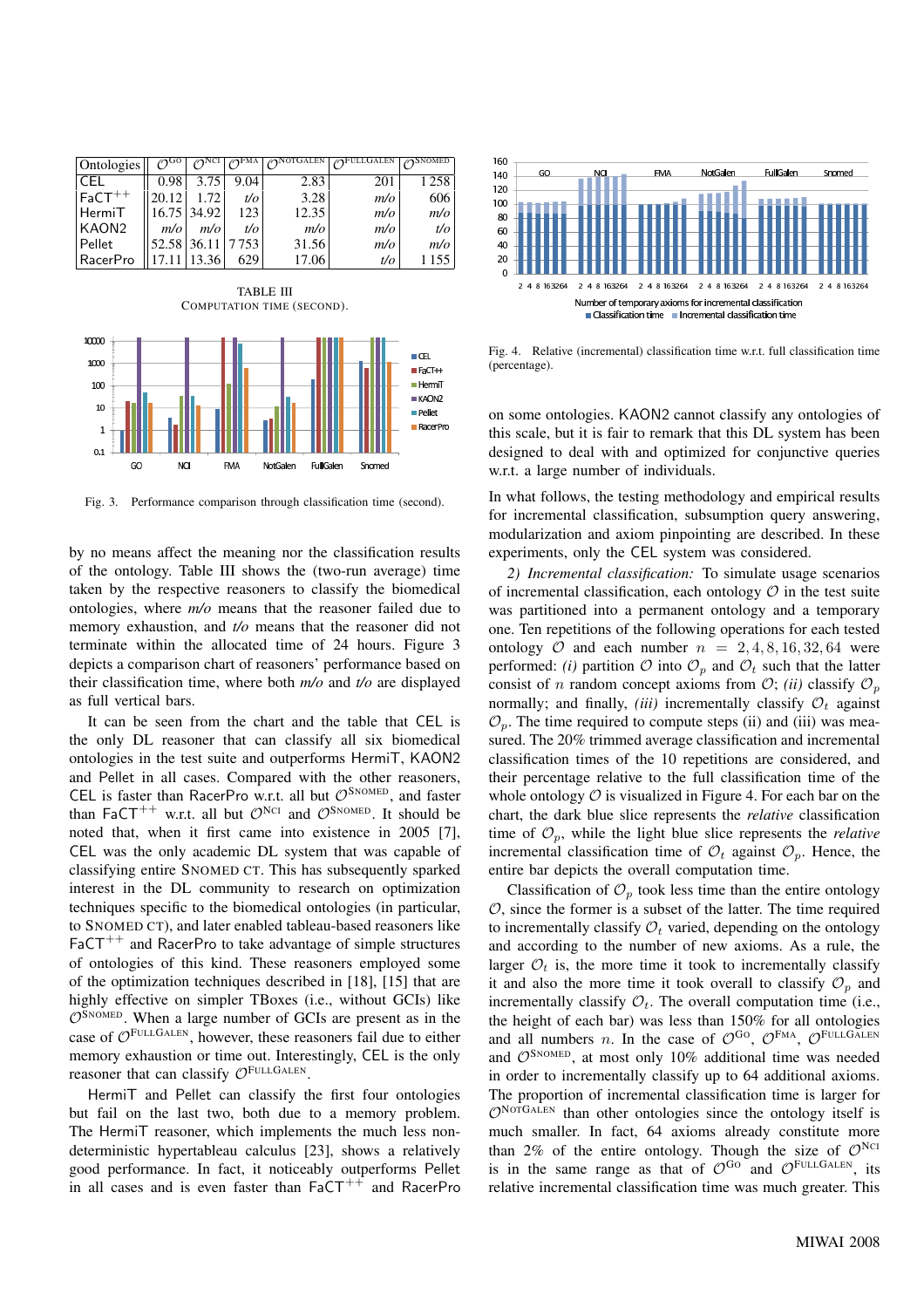

Fig. 5. Incremental classification time (second) for  $\mathcal{O}^{\text{SNOMED}}$ 's evolution.

phenomenon can probably be explained by the fact that concept definitions in  $\mathcal{O}^{NCI}$  are somewhat large and can be broken down to a large number of smaller axioms during normalization. At any rate, the incremental classification service noticeably improved on standard classification from scratch.

The other meaningful experiment of incremental classification is to simulate the evolution of SNOMED CT. The simulation first took a subset of  $\mathcal{O}^{\text{SNOMED}}$  with about two hundred thousand axioms and then classified it. After the initial classification was finished, it repeatedly supplied 100 additional axioms from the rest of  $\mathcal{O}^{\text{SNOMED}}$  and incrementally classified them against the previously classified axioms. This process was carried out until no more axioms were left to be incrementally classified, i.e., the entire ontology has eventually been considered.

The time required in each step of incremental classification is plotted in Figure 5. Each of the early incremental classification steps took 6 seconds or less, and it slowly increased over the course of  $\mathcal{O}^{SNOMED}$ 's expansion. The median of incremental classification time over ten seconds was only 11.46 second, the amount of time that should arguably be tolerable to be adopted in realistic development environment for SNOMED CT.

*3) Subsumption query answering:* Having implemented the *goal-directed* subsumption algorithm [31], [32], CEL also supports subsumption testing directly without the need of a full classification. To evaluate this reasoning service, we have sampled<sup>15</sup> two sets of subsumptions as follows:  $(i)$  randomly select 1 000 concept names from  $CN(\mathcal{O})$ ; *(ii)* for each A from step (i), sample 5 distinct *positive* subsumptions  $\mathcal{O} \models A \sqsubseteq B$ with  $B \notin \{A, \top\};$  *(iii)* for each A from step (i), sample 5 distinct *negative* subsumptions  $\mathcal{O} \not\models A \sqsubseteq B$  for some B. Given  $O$ , the sets of sampled subsumptions obtained by steps (ii) and (iii) are denoted by p subs( $\mathcal{O}$ ) and n subs( $\mathcal{O}$ ), respectively.

Subsumptions in p subs( $\mathcal{O}$ ) and n subs( $\mathcal{O}$ ) were queried. The average/maximum CPU times for each subsumption query answering in each ontology are shown in Table IV. Observe that, on average, it took CEL only tiny fractions of a second to answer single subsumption queries in most cases except for the negative subsumptions in  $\mathcal{O}^{\text{FULLGALEN}}$ . The hardest case for the ontology took just above eight seconds in order to decide nonsubsumption. Except for  $\mathcal{O}^{\text{FMA}}$ , the time differences between querying positive subsumptions, i.e.,  $p \text{ subs}(\mathcal{O})$ , and negative

| Ontology                        | $p\_subs(\mathcal{O})$ | n subs $(\mathcal{O})$ |
|---------------------------------|------------------------|------------------------|
| $\gamma$ GO                     | 0.016/10               | 0.048/50               |
| $\bigtriangleup$ <sup>NCI</sup> | 0.062/10               | 0.166/10               |
| $\mathcal{O}^{\text{FMA}}$      | 0.44/10                | 0.48/10                |
| $\bigcap$ NOTGALEN              | 0.29/10                | 0.97/20                |
| $\bigcap$ FULLGALEN             | 75.43/7900             | 3477.35/8050           |
| $\bigtriangleup$ SNOMED         | 0.41/20                | 1.01/1.040             |

TABLE IV AVERAGE/MAXIMUM SUBSUMPTION TESTING TIME (MILLISECOND).

| Ontologies                       |             |         | <b>Extraction</b> time |         |
|----------------------------------|-------------|---------|------------------------|---------|
|                                  | median      | average | maximum                | total   |
| $\sigma$ <sub>Go</sub>           | $\sim 0.00$ | 0.0001  | 0.01                   | 1.41    |
| $\mathcal{O}^{\rm NCI}$          | $\sim 0.00$ | 0.0001  | 0.19                   | 2.19    |
| $\mathcal{O}^{\text{FMA}}$       | 0.10        | 0.0688  | 1.17                   | 5 1 7 1 |
| $\bigcap$ NOTGALEN               | $\sim 0.00$ | 0.0005  | 0.03                   | 1.42    |
| $\mathcal{O}^{\text{FULLGALEN}}$ | 0.01        | 0.0317  | 0.92                   | 734     |
| $\bigtriangleup$ SNOMED          | $\sim 0.00$ | 0.0082  | 5.46                   | 3 1 1 0 |

TABLE V TIME TO EXTRACT THE REACHABILITY-BASED MODULES (SECOND).

| Ontologies                       |                | Module size $(\%)$ |                |
|----------------------------------|----------------|--------------------|----------------|
|                                  | median         | average            | maximum        |
| $\mathcal{O}^{\rm GO}$           | 19 (0.0928)    | 28 (0.1389)        | 190 (0.9284)   |
| $\mathcal{O}^{\rm NCI}$          | 12 (0.0434)    | 29 (0.1048)        | 436 (1.577)    |
| $\mathcal{O}^{\text{FMA}}$       | 22 234 (29.59) | 14 881 (19.80)     | 22 276 (29.65) |
| $\mathcal{O}^{\text{NOTGALEN}}$  | 33 (1.201)     | 62(2.250)          | 435 (15.83)    |
| $\mathcal{O}^{\text{FULLGALEN}}$ | 167 (0.7218)   | 3795 (16.40)       | 8553 (36.97)   |
| $\bigtriangleup$ SNOMED          | 19 (0.0050)    | 31 (0.0082)        | 262 (0.0690)   |

TABLE VI SIZE OF THE REACHABILITY-BASED MODULES ( $\sharp$ AXIOMS AND %).

ones, i.e.,  $n\_subs(\mathcal{O})$ , are more than double.

*4) Modularization:* Two sets of experiments were carried out to evaluate the modularization based on reachability [31]. In the first set, a module for each concept name in each ontology was extracted (henceforth, referred to as *c-module* for brevity). The reasons were that modules for single concepts form a good indicator of the typical size of the modules compared to the whole ontology. Moreover, modules for single concepts are especially interesting for optimization both in standard reasoning of classification and in axiom pinpointing [9], [34]. The second set of experiments concerned non-atomic signatures of varying sizes.

For each ontology  $O$  in the test suite and each concept name A occurring in  $\mathcal{O}$ , the reachability-based module  $\mathcal{O}_A^{\text{reach}}$  was extracted. The time required to extract each c-module and its size were measured and are summarized in Table V and VI, respectively. Observe that it took only a tiny amount of time to extract a c-module based on reachability, where more than two third of all the extractions required less than 10 milliseconds. However, extracting a large number of c-modules (i.e., as many as the number of concept names) required considerably more time and even longer than classification in some cases.

Except for  $\mathcal{O}^{\text{FMA}}$  and  $\mathcal{O}^{\text{FULLGALEN}}$ , all ontologies have relatively very small c-modules, i.e., in the range below 450 axioms. The exceptional ontologies have idiosyncratic structures, namely two distinct groups of c-modules, that were revealed by

<sup>15</sup>Since there are about *144 billion pairs* of concept names in the case of  $\mathcal{O}^{\text{SNOMED}}$  and some subsumption queries against  $\mathcal{O}^{\text{FULLGALEN}}$  took several seconds, performing subsumption queries between *all* pairs would not be feasible; hence, the need for sampling.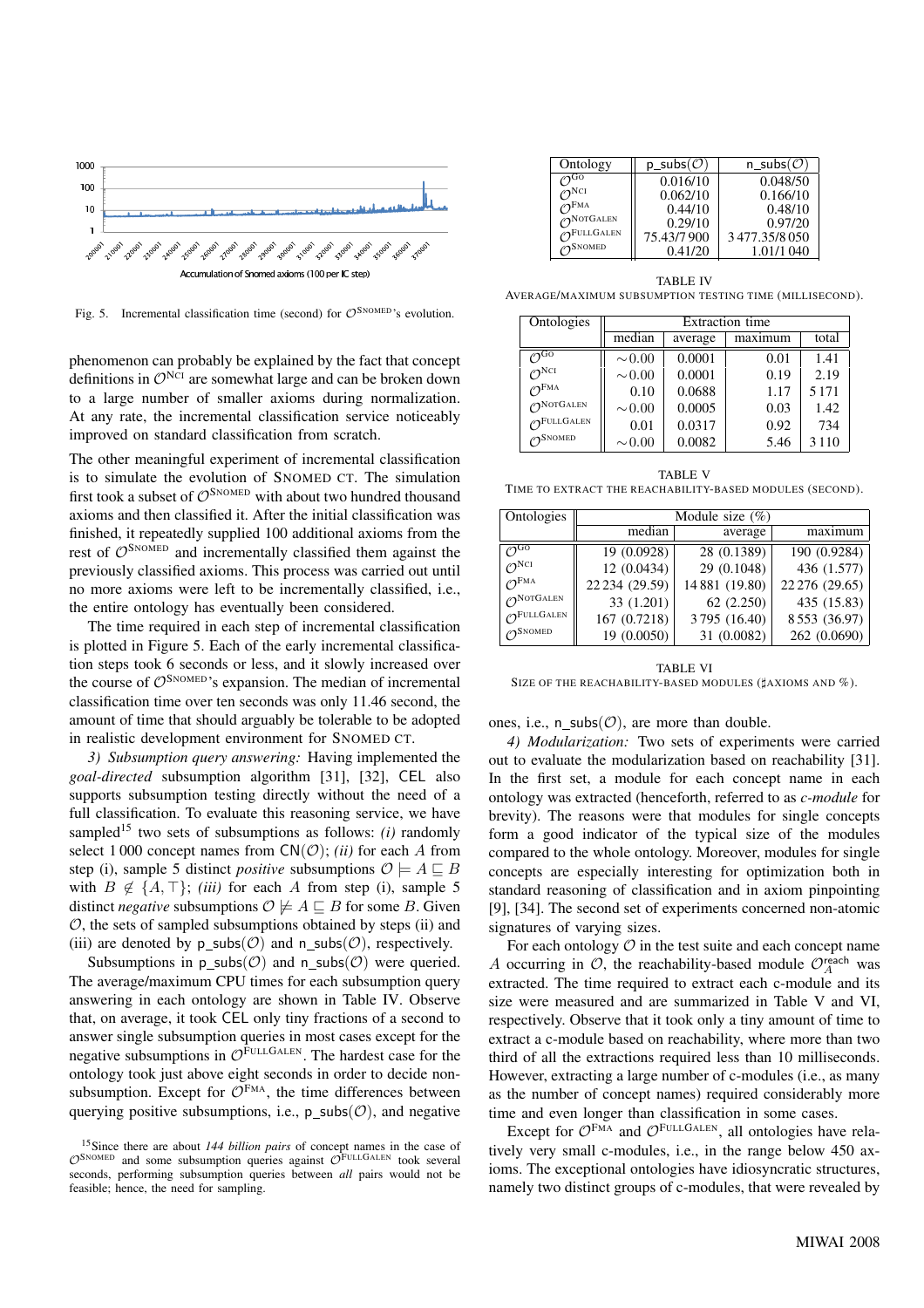

Fig. 6. Relative frequency of *small* c-modules.

reachability-based modularization. In  $\mathcal{O}^{\text{FULLGALEN}}$ , just above half of all c-modules (i.e., 12 119) are of size less than 460 axioms, while the rest (i.e., 11 017) are of size between 7 875 and 8553 axioms. Similarly, 24 867 c-modules in  $\mathcal{O}^{\text{FMA}}$  are of size less than 33 axioms, and the rest of size between 22 235 and 22 276 axioms. Surprisingly, there is no c-module of size between those of these two groups. This disrupt distribution can be seen as an indicator of the presence of big cyclic dependencies in the ontologies.

The distribution of sizes of *small* c-modules in all ontologies is depicted in Figure 6.<sup>16</sup> The depicted distribution is natural in the sense that there are a large number of smaller c-modules and a small number of larger ones. This pattern is most vividly visible in the case of  $\mathcal{O}^{Go}$ ,  $\mathcal{O}^{NCI}$  and  $\mathcal{O}^{S N O MED}$ , where about 50% of c-modules are of size 20 or less and about 95% of c-modules are of size 100 or less. A similar pattern can also be seen in the case of the two GALEN ontologies.

To simulate ontology reuse scenario, where a part of a wellestablished ontology relevant to the signature of interest is imported, we have designed and performed another set of experiments. In these experiments, signatures of varying sizes from 10 to 1 000 (at 10-symbol intervals) were randomly generated from the signature of each test ontology. For each ontology  $\mathcal O$  and each generated signature  $S \subseteq \text{Sig}(\mathcal O)$ , the reachability-based module  $\mathcal{O}_S^{\text{reach}}$  for S in  $\mathcal O$  was extracted. The size of the reachability-based module is plotted against the size of the signature in Figure 7. Observe that the growth trends of  $\mathcal{O}^{\text{SNOMED}}$ ,  $\mathcal{O}^{\text{NCI}}$ ,  $\mathcal{O}^{\text{GO}}$  and  $\mathcal{O}^{\text{NOTGALEN}}$  appear proportional to the average size of c-module in the respective ontology (c.f. Table VI). The modules in  $\mathcal{O}^{\text{FULLGALEN}}$  and  $\mathcal{O}^{\text{FMA}}$  started at a relatively large size (i.e., about 30%) because there was a good chance that one of the concept names in the signature was involved in the larger cluster of c-modules.

*5) Axiom pinpointing:* CEL supports the reasoning service of finding *a* MinA and *all* MinAs for a subsumption of



Fig. 7. Size of the reachability-based modules against size of the signature.

interest.<sup>17</sup> This reasoning service was evaluated on  $\mathcal{O}^{\text{SNOMED}}$ . As mentioned earlier, the faulty subsumption

# σ : AmputationOfFinger  $\Box_{\mathcal{O}^\text{SNOMED}}$  AmputationOfHand

holds in  $\mathcal{O}^{\text{SNOMED}}$ . It took CEL less than half a second to compute a MinA for  $\sigma$  which turned out to be the only MinA for the subsumption. Consisting of 6 axioms, this MinA indeed indicates the culprit for the unintended subsumption [9].

This experiment was generalized to other subsumptions. However, considering all (positive) subsumptions was not feasible, since there are more than five million subsumption relationships that follow from  $\mathcal{O}^{S\text{NOMED}}$ : assuming an average extraction time of half a second, this would have required a month. For this reason, five sets of 1 000 sampled concept names from  $CN(\mathcal{O}^{SNOMED})$  were generated, denoted by c-samples(n) with  $n = \{1, 2, 3, 4, 5\}$ . For each n, the single pinpointing algorithm (to find a MinA) was run on all subsumption relationships  $A \sqsubseteq_{\mathcal{O}S}$ NOMED B such that  $A \in \mathsf{c}$ -samples $(n), B \notin \{A, \top\}$ , and  $\mathcal{O}^{\text{SNOMED}}$   $\models A \sqsubseteq B$ . For each subsumption considered, the time to compute the module, the module's size, the time to prune its axioms to obtain a MinA and the MinA's size were measured. The average/maximum of these experimental results are listed in Table VII, segregated by c-samples $(n)$ .

Observe that the average time to compute a single MinA (i.e., the sum of the time results in columns 3 and 5) was less than a second in all samples. Though the extracted modules were already quite small (i.e., comprising 52 axioms on average and 165 axioms at most), the MinAs were much smaller (i.e., 7 axioms on average and 39 at most). The average size ratio is  $13.41\%$  as shown in the last column.

Among the same sampled subsumptions above, the ones with more than one MinA were considered in the evaluation of the full pinpointing algorithm (to find all MinAs and diagnoses). Based on the experiment, there were hard cases in the samples where more than 100 MinAs existed, and where it took up to 72 hours to compute all MinAs in each of these cases. For this reason, the number of computed MinAs was limited in

<sup>16</sup>For readability reasons, frequency bars for c-module size larger than 200 are trimmed off the chart. This does not affect the reading of the chart since more than 95% of the small c-modules are included and the ignored size values evenly disperse the trimmed area of the chart.

 $17$ It implemented the modularization-based pruning algorithm and hitting set tree algorithm which uses CEL per se as the subsumption reasoner [32].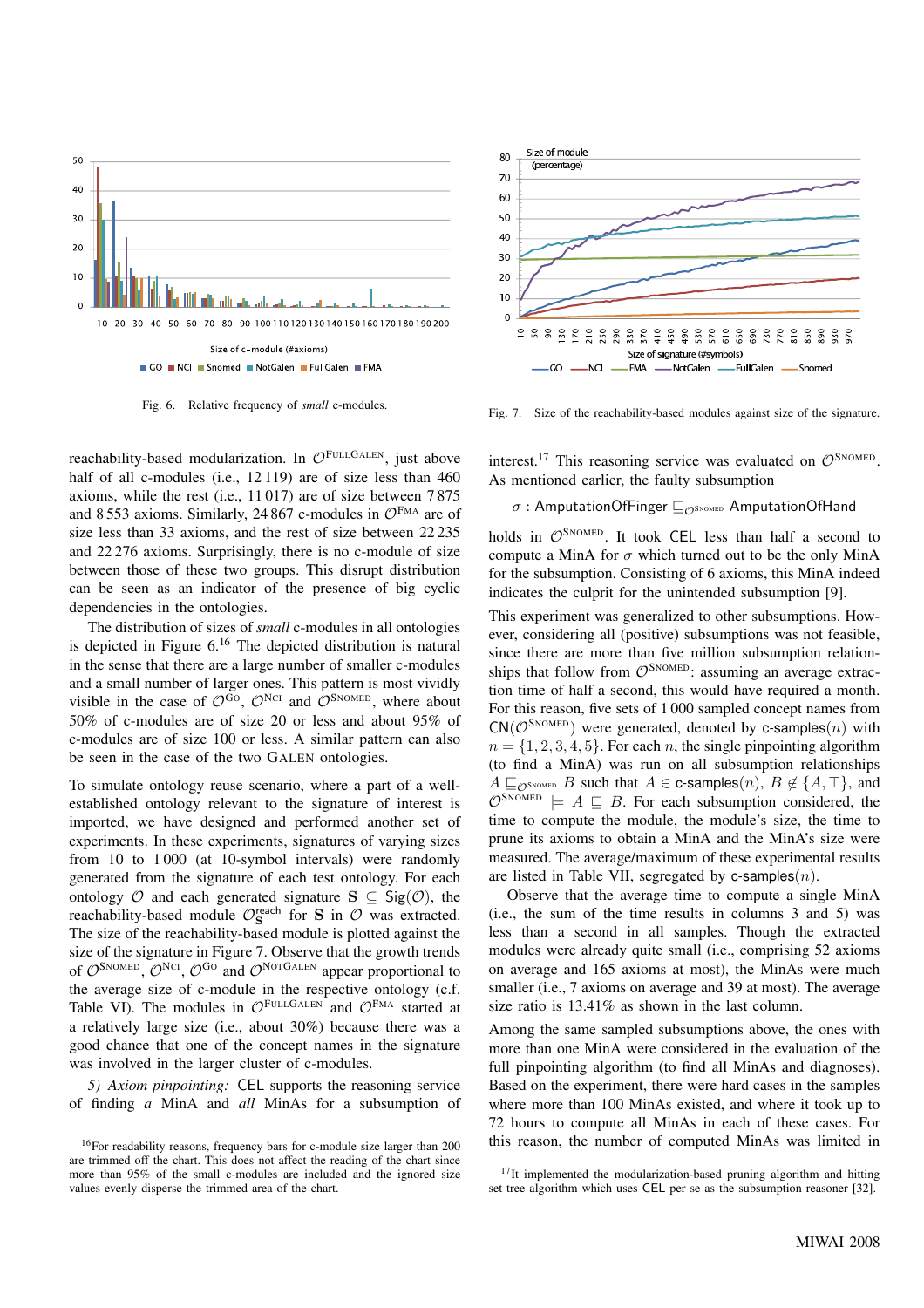| Soncept samples A<br>Trom $CM(\mathcal{O}^{\text{SNOMED}})$ | samples<br>#Subs. | nodule $\mathcal{O}_A^{\text{SNOMED}}$<br>Time to extract<br>(avg/max) | Module size<br>avg/max)       | ior $A \sqsubseteq_{\mathcal{O}_A^{\text{NOMED}}} F$<br>Pruning time<br>$\frac{avg/max}{max}$ | AinA size<br>$\frac{\text{avg}(\text{max})}{\text{avg}}$ | $\text{MinA}/\mathcal{O}^{\text{SNOMED}}_{A}$<br>ratio $(\%)$ |
|-------------------------------------------------------------|-------------------|------------------------------------------------------------------------|-------------------------------|-----------------------------------------------------------------------------------------------|----------------------------------------------------------|---------------------------------------------------------------|
| c-samples <sup>(1</sup>                                     | 14279             |                                                                        | $0.0142 / 0.05$   52.69 / 161 | 0.3122 / 7.89                                                                                 | 7.08 / 37                                                | 13.44                                                         |
| $c$ -samples $(2)$                                          |                   | 0.0135 / 0.06                                                          | 52.80 / 165                   | 0.2226 / 8.15                                                                                 | 6.91/35                                                  | 3.09                                                          |
| $c$ -samples $(3)$                                          | 14840             | 0.0139 / 0.05                                                          | 52.08 / 145                   | 0.2201 / 8.05                                                                                 | 7.13/39                                                  | 13.70                                                         |
| $c$ -samples $(4)$                                          | 14617             | 0.0139 / 0.06                                                          | 51.17/163                     | 0.1790 / 3.61                                                                                 | 6.87/35                                                  | 13.43                                                         |
| $c$ -samples $(5)$                                          | 14377             | 0.0133 / 0.06                                                          | 51.23 / 158                   | 0.1828 / 3.50                                                                                 | 6.86/35                                                  | 13.39                                                         |
| Overall                                                     | 12322             | 0.0138 / 0.06                                                          | 51.99 / 165                   | 0.2231 / 8.15                                                                                 | 6.97/39                                                  | 13.41                                                         |
|                                                             |                   |                                                                        |                               |                                                                                               |                                                          |                                                               |



EMPIRICAL RESULTS OF THE MODULARIZATION-BASED APPROACH TO FINDING A **M**in**A** on five sets of sampled<br>Subsumptions in Snomed ct (time in seconds; size in number of axioms). EMPIRICAL RESULTS OF THE MODULARIZATION-BASED APPROACH TO FINDING A MINA ON FIVE SETS OF SAMPLED SUBSUMPTIONS IN SNOMED CT (TIME IN SECONDS; SIZE IN NUMBER OF AXIOMS).



Fig. 8. Relative frequency of the numbers of *all* MinAs in  $\mathcal{O}^{\text{SNOMED}}$ .

| <b>Samples</b> | <b>MinAs</b><br>(avg/max) | MinA size<br>(avg/max) | $\mu$ |                                          | $\mu/\nu$ |
|----------------|---------------------------|------------------------|-------|------------------------------------------|-----------|
| easy           | $3.7/9$ II                |                        |       | $8.0 / 26$   4.8 / 22   12.3 / 39   0.39 |           |
| hard           | 10/10                     |                        |       | $16.4 / 45$ 7.0 / 30 32.5 / 63 0.22      |           |

TABLE VIII STATISTICAL RESULTS ON THE COMPUTED MINAS FOR  $\mathcal{O}^\text{SNOMED}$ .

our experiment to 10. Therefore, the statistics shown in the following will be divided into tw o groups:

- easy-samples comprising 2–9 MinAs, and
- hard-samples comprising at least 10 MinAs.

Based on all the subsumptions considered, 10 492 (56.19%) subsumptions belong to easy-samples, and 8181 (43.81%) subsumptions to hard-samples .

Table VIII shows the a verage/maximum numbers of MinAs ( $\sharp$ MinAs) and their size. It also presents the average/maximum numbers of common axioms in all MinAs, i.e.,  $\mu = |\bigcap_{\text{MinAs } S \text{ for } \sigma} S|$ , and those of all axioms in all MinAs, i.e.,  $\nu = |\bigcup_{\text{MinAs } S \text{ for } \sigma} S|$ . The average ratio  $\mu/\nu$ , which indicates the degree of commonality of the computed MinAs, is shown in the last column of the table. The statistical results for easy-samples are complete w.r.t. all the MinAs, whereas those for hard-samples are partial. The relative distribution of ]MinAs belo w ten is shown in Figure 8. More than half of all the considered subsumptions (51.51%) ha v e 7 MinAs or less, i.e., the median of  $\sharp$ MinAs for easy-samples and hard-samples collecti vely is 7. Though little can be said about the distribution of  $\sharp$ MinAs larger than 9, it is known from the test results that about 43% ha v e ten or more MinAs and that the largest known ]MinAs is 158. It can be observed from the table that the MinA size is larger when there are more MinAs, i.e., a MinA for easy-samples is of size 8 axioms on a verage, whereas a MinA for hard-samples is of size 16. Interestingly , the degree of commonality of the axioms in all MinAs is quite high, i.e.,  $\mu/\nu$  is 0.39 and 0.22 for the easy and hard cases, respectively. This means that about one third of axioms are shared among all the MinAs.

On a verage, it took 8.88 (37.88, resp.) seconds and required 178 (770, resp.) subsumption calls to compute all MinAs for easy-samples (10 MinAs for hard-samples , resp.) Again, it can be argued that this time is tolerable to be adopted in realistic development environment for SNOMED CT, especially considering the facts that the method generates MinAs one after the other and that the first MinA becomes a vailable in